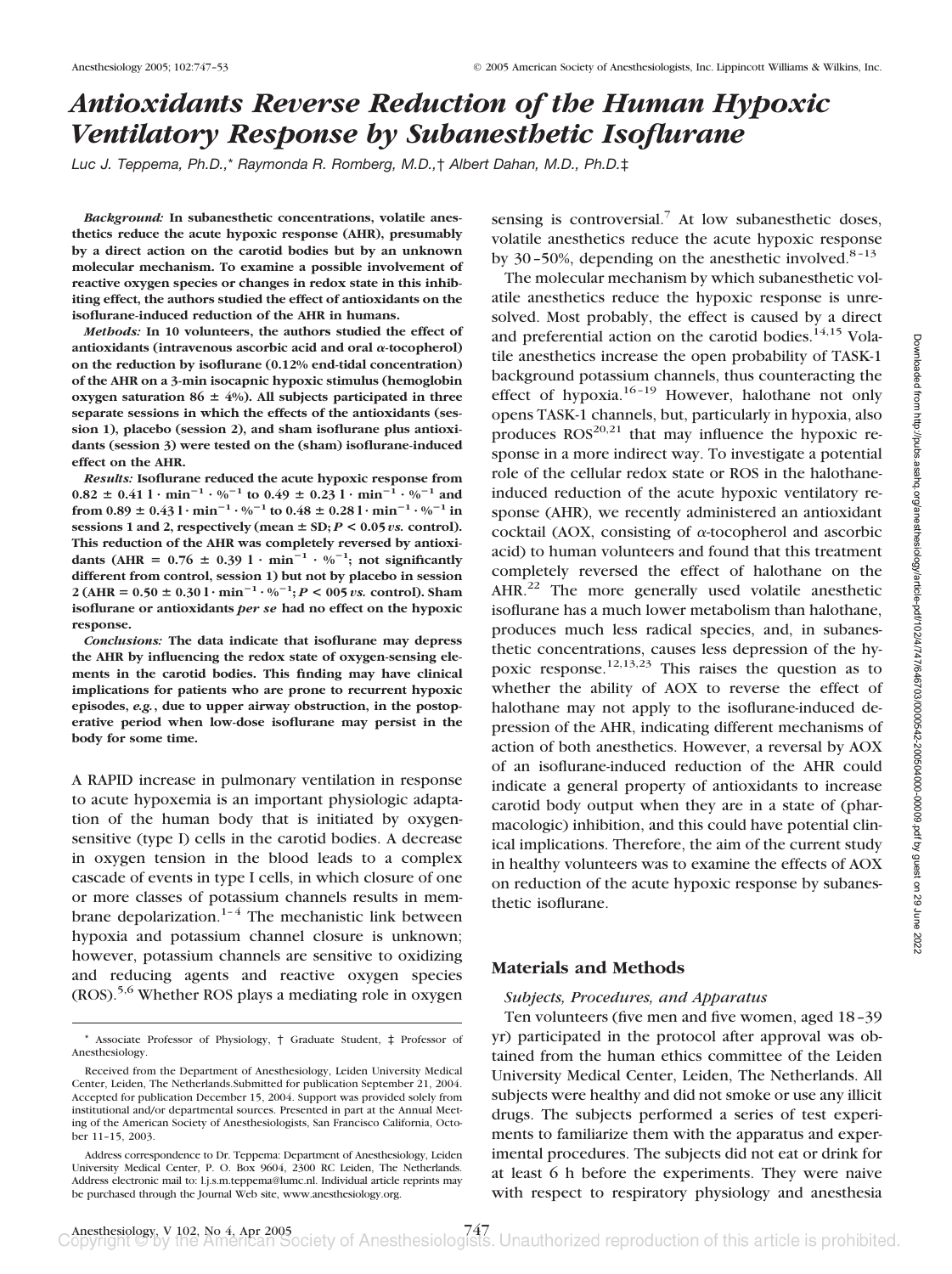but were informed regarding the intention of the study and possible risks.

After arrival in the laboratory, an intravenous catheter was inserted in the right antecubital vein for drug infusion. Subsequently, electrodes (BisSensor®; Aspect Medical Systems, Newton, MA) for electroencephalographic monitoring using and an A-2000 electroencephalographic monitor (Aspect Medical Systems) were placed on the head (AT1–FP1). After an initial resting period (15–20 min), the antioxidant or placebo cocktail was administered. Next, a facemask was applied over nose and mouth. The mask was connected to a gas mixing system that received oxygen, carbon dioxide, and nitrogen from three mass flow controllers (Bronkhorst; Hi-Tec, Veenendaal, The Netherlands). The total flow was set to 50 l/min. The mass-flow controllers were steered by a personal computer allowing the composition of inspired and expired gas to be adjusted to force end-tidal gas tensions to follow a specific pattern in time. In this study, we applied steps in end-tidal partial pressure of oxygen  $(P<sub>0</sub>)$  while end-tidal partial pressure of carbon dioxide  $(PCO<sub>2</sub>)$  was maintained constant. Part of the nitrogen (5 l/min) passed through a (recently calibrated) isoflurane vaporizer (Dräger 19.2, Lübeck, Germany) *via* a fourth mass flow controller. During control studies, the vaporizer was kept in the off position.

The inhaled and exhaled gas flow was measured using a pneumotachograph (Fleish, Lausanne, Switzerland) that was connected to a pressure transducer and electronically integrated to yield a volume signal. This signal was calibrated with a motor-driven piston pump (stroke volume 1 l at a frequency of 20 strokes/min). Corrections were made for the changes in gas viscosity due to changes in oxygen concentration of the inhaled gas mixture. The oxygen and carbon dioxide concentrations of inspired and expired gas were measured with a gas monitor (Multicap; Datex-Engstrom, Helsinki, Finland) that was calibrated before each experimental session with gas mixtures of known concentration delivered by a gas mixing pump (Wösthoff, Bochum, Germany). The isoflurane concentration was measured at the mouth with an anesthetic gas monitor (Capnomac Ultima; Datex-Engstrom) that was calibrated with a gas mixture of known concentration (Quick Cal; Datex-Engstrom). The arterial hemoglobin-oxygen saturation was measured *via* a finger probe  $(Spo<sub>2</sub>)$  by pulse oximetry (Satellite Plus; Datex-Engstrom).

Inspired minute ventilation, end-tidal oxygen, carbon dioxide and isoflurane concentrations, and  $Spo<sub>2</sub>$  were collected breath-by-breath using a custom-built data-acquisition system (RESREG) and stored on disc for further analysis.

#### *Study Design*

Each subject participated in three sessions. In session 1, the sequence of three hypoxic studies (runs) was control hypoxia (run 1), hypoxia during isoflurane inhalation (run 2), hypoxia during isoflurane inhalation after antioxidant pretreatment (run 3); in session 2, the sequence was control hypoxia (run 1), hypoxia during isoflurane inhalation (run 2), hypoxia during isoflurane inhalation after pretreatment with placebo (run 3); and in session 3, the sequence was control hypoxia (run 1), hypoxia during sham isoflurane inhalation (run 2), hypoxia during sham isoflurane inhalation after antioxidant pretreatment (run 3). Subjects were blinded to the administration of isoflurane. With respect to the antioxidants and placebo, the study had a double-blind, randomized, crossover design with at least 2 weeks between sessions.

## *Hypoxic Studies*

Hypoxia was induced with a "dynamic end-tidal forcing" system.<sup>10</sup> End-tidal Po<sub>2</sub> was forced as follows: (1) 5–10 min at 109 mmHg, (2) a rapid decrease to 46.5 mmHg within 3–5 breaths, (3) 3 min at 46.5 mmHg, and (4) 5 min at hyperoxia (inspired oxygen fraction  $> 0.5$ ). End-tidal P $co<sub>2</sub>$  was maintained 2.3 mmHg above control resting values throughout the session.

#### *Isoflurane*

During the appropriate studies, the subjects inhaled isoflurane. By manipulating the vaporizer (using an "over-pressure" technique), the end-tidal gas concentration was forced to reach 0.12% within 1 min. Next, the vaporizer was set at 1.1–1.3% (measured at its outflow tract). The flow through the vaporizer (5 l/min) was added to the fresh gas flow (45 l/min), causing a dilution of the inspired gas to 0.11–0.13% (measured at the mouth). After a 7-min equilibration period at which the end-tidal isoflurane concentration was kept at 0.12%, the hypoxic studies started. This procedure ensured that the concentrations applied were in the range as stated in table 1. The alveolar concentration was approximately 0.1 in our studies. During sham isoflurane runs, the subjects inhaled one to two breaths of 0.10–0.15% isoflurane, after which the vaporizer was set at its off position. Eight minutes later, the hypoxic study started.

### *Antioxidant Cocktail*

The antioxidant cocktail consisted of ascorbic acid (Ascorbinezuur CF, Centrafarm, The Netherlands) given in two 1-g intravenous doses and 200 mg  $\alpha$ -tocopherol (Organon, Oss, The Netherlands) ingested with a cup of yogurt. The  $\alpha$ -tocopherol (or placebo) was given at least 30 min before the appropriate hypoxic study; the ascorbic acid (or placebo) was given 10 and 4 min before the hypoxic run. Placebo consisted of cellulose tablets and 0.9% NaCl manufactured by the local pharmacy.

## *Data and Statistical Analysis*

Analysis was performed on a blinded data set. The breath-to-breath data of the last 10 breaths of normoxia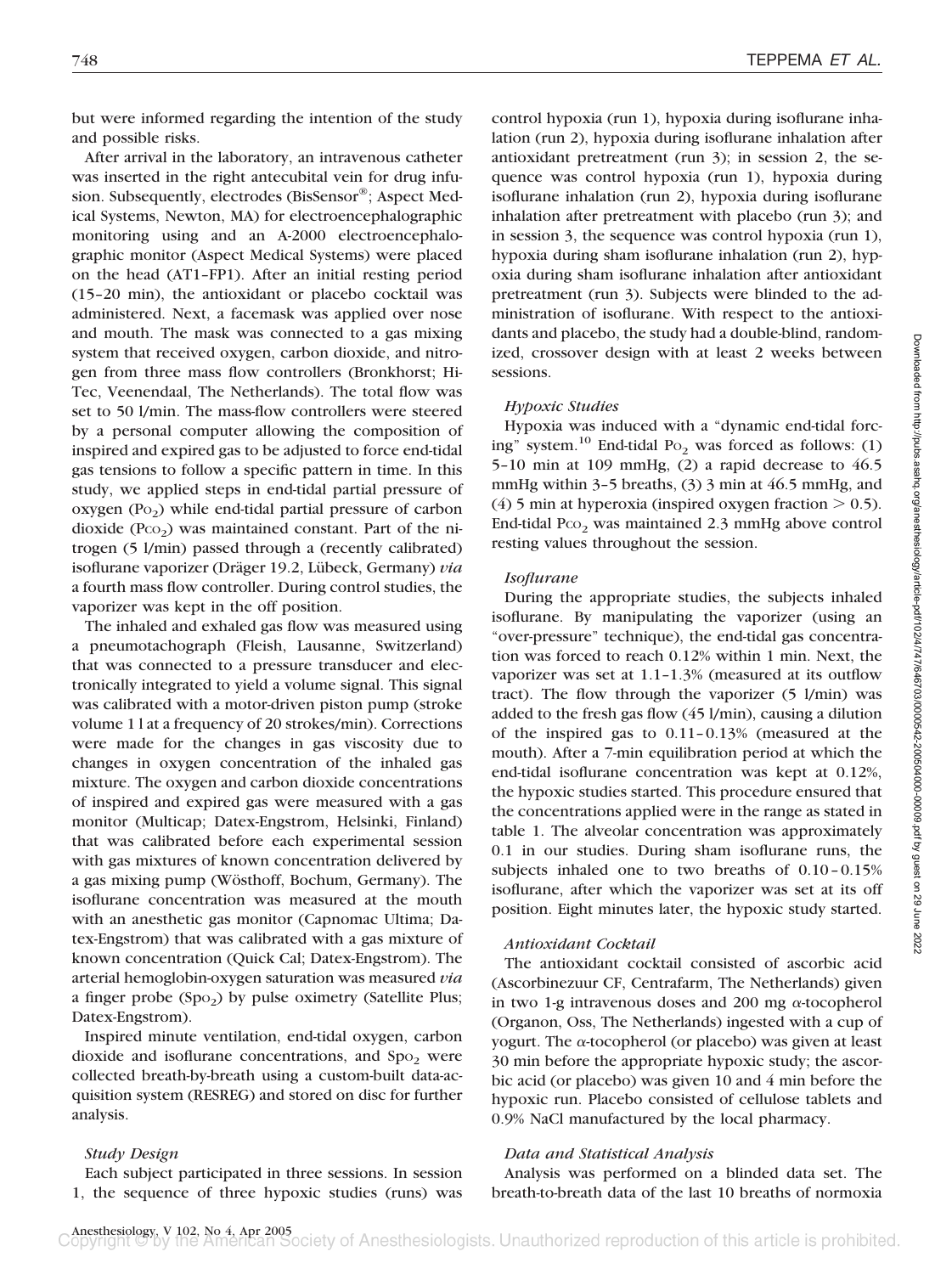|                                     | Resting<br>Ventilation,<br>l/min | Resting<br>PETCO <sub>2</sub> ,<br>mmHq | Clamped<br>Ventilation,<br>l/min | Clamped<br>PETCO <sub>2</sub> , mmHq | Hypoxic Response,<br>$1 \cdot min^{-1} \cdot \%^{-1}$ | Hypoxic<br>Response, %<br>of Control | End-tidal<br>Isoflurane<br>Concentration,<br>% | Hypoxic<br>$Spo2, %$ |
|-------------------------------------|----------------------------------|-----------------------------------------|----------------------------------|--------------------------------------|-------------------------------------------------------|--------------------------------------|------------------------------------------------|----------------------|
| Session 1                           |                                  |                                         |                                  |                                      |                                                       |                                      |                                                |                      |
| Control                             | $8.6 \pm 1.2$                    | $39.0 \pm 3.8$                          | $10.5 \pm 1.5$                   | $41.3 \pm 3.0$                       | $0.82 \pm 0.41$                                       |                                      |                                                | $86 \pm 4$           |
| Isoflurane                          | $8.4 \pm 1.1$                    | $38.3 \pm 3.8$                          | $11.5 \pm 2.1$                   | $41.3 \pm 3.0$                       | $0.49 \pm 0.23^*$                                     | $60 \pm 12^{*}$                      | $0.12 \pm 0.01$                                | $86 \pm 4$           |
| $Isoflurane + antioxidants$         | $8.9 \pm 1.7$                    | $38.3 \pm 3.8$                          | $10.9 \pm 2.2$                   | $41.3 \pm 3.0$                       | $0.76 \pm 0.39$                                       | $92 \pm 14$                          | $0.12 \pm 0.01$                                | $86 \pm 5$           |
| Session 2                           |                                  |                                         |                                  |                                      |                                                       |                                      |                                                |                      |
| Control                             | $8.9 \pm 1.4$                    | $39.0 \pm 3.8$                          | $11.3 \pm 2.0$                   | $41.3 \pm 3.8$                       | $0.89 \pm 0.43$                                       |                                      |                                                | $86 \pm 2$           |
| Isoflurane                          | $8.2 \pm 1.6$                    | $39.0 \pm 0.4$                          | $11.8 \pm 3.3$                   | $41.3 \pm 3.0$                       | $0.48 \pm 0.28$ †                                     | $54 \pm 22$ †                        | $0.12 \pm 0.00$                                | $86 \pm 2$           |
| $Isoflurane + placebo$              | $8.5 \pm 1.4$                    | $39.0 \pm 0.4$                          | $10.5 \pm 2.5$                   | $41.3 \pm 3.8$                       | $0.50 \pm 0.30$ <sup>t</sup>                          | $56 \pm 20 \pm 8$                    | $0.12 \pm 0.00$                                | $85 \pm 2$           |
| Session 3                           |                                  |                                         |                                  |                                      |                                                       |                                      |                                                |                      |
| Control                             | $9.2 \pm 1.8$                    | $39.0 \pm 3.0$                          | $11.4 \pm 2.0$                   | $41.3 \pm 3.0$                       | $0.80 \pm 0.44$                                       |                                      |                                                | $85 \pm 2$           |
| Sham isoflurane                     | $8.9 \pm 2.2$                    | $38.3 \pm 3.8$                          | $12.0 \pm 2.1$                   | $41.3 \pm 3.8$                       | $0.73 \pm 0.36$                                       | $95 \pm 19$                          |                                                | $85 \pm 3$           |
| Sham isoflurane $+$<br>antioxidants | $9.1 \pm 1.8$                    | $38.3 \pm 3.8$                          | $11.4 \pm 1.7$                   | $41.3 \pm 2.3$                       | $0.84 \pm 0.46$                                       | $103 \pm 11$                         |                                                | $86 \pm 2$           |

**Table 1. Respiratory Variables of Sessions 1, 2, and 3**

 $*P = 0.0013$  *vs.* control and isoflurane plus antioxidants (within-session analysis).  $\dagger P = 0.0016$  *vs.* control (within-session analysis).  $\ddagger P = 0.0002$  *vs.* control.  $\S P = 0.0010$  *vs.* run 3 of session 1 and  $P = 0.0009$  *vs.* run 3 of session 3. All analysis of variance.  $PETCO<sub>2</sub> = end-tidal pressure of carbon dioxide; Sp<sub>O2</sub> = hemoglobin oxygen saturation.$ 

(before hypoxia) and of hypoxia (before hyperoxia) were averaged. Hypoxic ventilatory sensitivity (or acute hypoxic ventilatory response;  $1 \cdot \text{min}^{-1} \cdot \%^{-1}$ ) was calculated as $^{10}$ 

 $[V_i(hypo xia) - V_i(normoxia)]/[Spo_2(normoxia)]$ 

 $-$  Spo<sub>2</sub>(hypoxia)].

The statistical analysis was performed using SPSS version 11.0 for Windows (SPSS Inc., Chicago IL; 2003). To detect a significance of difference among the three treatment levels of each session, a two-way repeated-measures analysis of variance with *post hoc* Bonferroni correction was performed. To assess the effect of the antioxidant cocktail (with and without isoflurane) against placebo pretreatment, a two-way analysis of variance with *post hoc* Bonferroni correction was performed on run 3 of sessions 1, 2, and 3. Values reported are mean  $\pm$  SD. *P* values of less than 0.05 were considered significant.

## **Results**

All subjects completed the protocols without adverse effects. In accord with previous studies,  $12,13$  we found no effect of low-dose isoflurane on resting normoxic ventilation (table 1, sessions 1 and 2) or end-tidal  $P_{CO_2}$ . As the data in table 1 show, neither sham isoflurane nor placebo or AOX (in combination with sham isoflurane) had any influence on baseline ventilation, resting endtidal P $co<sub>2</sub>$ , or hypoxic ventilatory response. Prehypoxic and hypoxic end-tidal  $P_{CO}$  were kept at the same level (41.3 mmHg). The effects of (sham) isoflurane, antioxidants, and placebo on the hypoxic response in one individual are shown in figure 1. Isoflurane (0.12%) reduced the acute hypoxic response by approximately 40% and 46% in sessions 1 and 3, respectively, which is somewhat less than the reduction by low-dose halothane.<sup>22</sup> Note that this inhibiting effect of isoflurane was consistent across subjects (see fig. 2, in which individual responses are shown). Hypoxic Spo<sub>2</sub> values in this study



**Fig. 1. Effect of (sham) isoflurane, antioxidants (AOXs), and placebo on the acute hypoxic response in one individual. (***A***) Depression of the hypoxic response by isoflurane and its reversal by antioxidants. (***B***) Isoflurane reduces the hypoxic response, but placebo (PLCB) does not reverse this. (***C***) Sham isoflurane or antioxidants do not significantly alter the hypoxic response.**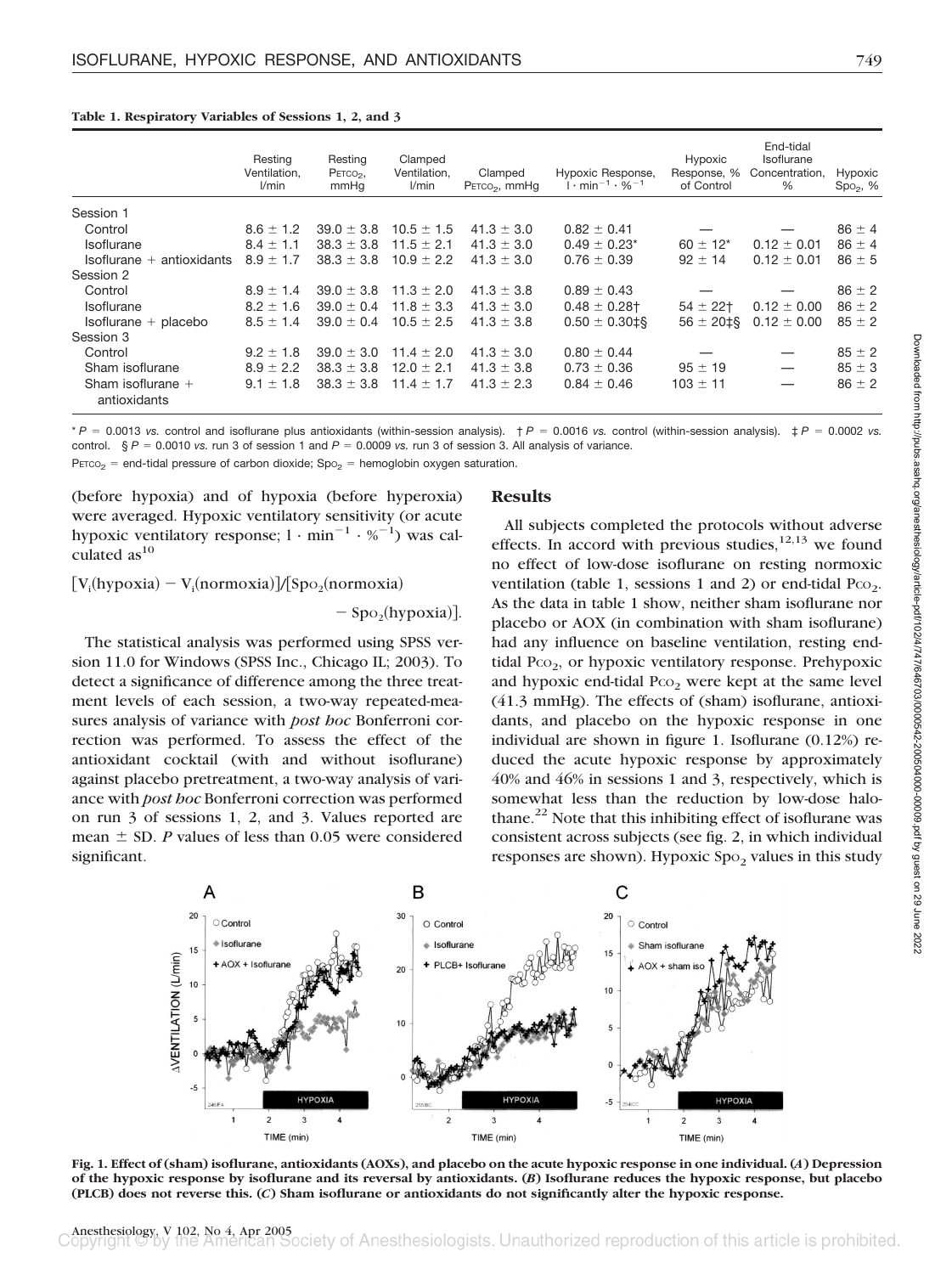

**Fig. 2. Hypoxic ventilatory responses (AHRs) in 10 subjects measured during three different sessions. Session 1: run 1** control AHR; run  $2 =$  AHR during 0.1 minimum alveolar con**centration (MAC) isoflurane inhalation; run 3: AHR during 0.1 MAC isoflurane inhalation but after pretreatment with antioxidants. Antioxidant pretreatment reverses the inhibiting effect of isoflurane on the hypoxic response in all subjects. Session 2:**  $run 1 = control AHR; run 2 = AHR during 0.1. MAC isof.$ **run 3: AHR isoflurane but after pretreatment with placebo. Placebo does not alter the inhibiting effect of isoflurane on the** AHR. Session 3: run  $1 =$  control AHR; run  $2 =$  AHR during sham **isoflurane; run 3: AHR during sham isoflurane but after pretreatment with antioxidant. There is no influence of sham isoflurane and antioxidant on the AHR.**

were kept at 85–86%. In all subjects, administration of the AOX cocktail reversed the depression of the hypoxic response by low-dose isoflurane (session 1), whereas placebo administration (session 2) did not have this effect (table 1 and fig. 2). Similar to our previous study with sham halothane, $2^2$  during sham isoflurane conditions (session 3), some subjects showed a smaller AHR compared with control, whereas others showed a similar or somewhat larger response (fig. 3). No significant effect of AOX on the hypoxic response during sham isoflurane conditions could be detected (table 1 and fig. 2). To determine whether the reversal of the isoflurane-induced depression of the hypoxic response by AOX could be explained by a stimulatory effect of the AOX *per se* or by a placebo effect, we show the 95% confidence intervals of the isoflurane-plus-AOX effect relative to isoflurane alone in session 1, the ratio isoflurane plus placebo/ isoflurane alone in session 2, and the ratio sham isoflurane plus AOX/sham isoflurane alone in session 3. Figure 3 shows that there is no overlap between these confidence intervals of session 1 on the one hand and those of session 2 and 3 on the other, so that we have no indications that the reversal by AOX of the isofluraneinduced depression of the AHR is explained by a stimulatory effect of the antioxidants *per se* or by a placebo effect.

## **Discussion**

The novel finding of this study is that although AOXs did not have an effect on the acute hypoxic response *per se*, they reversed the depressant effect of approximately 0.1 minimum alveolar concentration (MAC) isoflurane



**Fig. 3. Effect of antioxidants on isoflurane- or sham isoflurane– induced alterations of the acute hypoxic response (AHR). Values are the ratio of the 95% confidence intervals of the antioxidant effect relative to isoflurane in session 1, the ratio isoflurane placebo/isoflurane in session 2, and the ratio sham isoflurane antioxidant/sham isoflurane in session 3. A value of 1 indicates no effect of the antioxidant or placebo on the (sham) isoflurane-induced effect on the hypoxic response. The confidence intervals of session 1 do not overlap with those of session 2 or 3.**

on the hypoxic response in healthy volunteers. The finding that AOXs reverse the inhibiting effects of both isoflurane and halothane $^{22}$  suggests to us that despite the lack of a significant, ROS-producing metabolism, isoflurane may act by changing the redox environment of the oxygen sensor and that there is no compelling reason to explain the effect of halothane by its potential reductive metabolism.

The design of the current study differed from that of the previous one<sup>22</sup> in that the effects of isoflurane, antioxidants, placebo, and sham isoflurane were all measured within the same subjects (divided over three sessions; note the low intraindividual variability in resting parameters between these sessions; table 1). Furthermore, because we did not expect any effect of the combination sham isoflurane and placebo (also, see our previous data<sup>22</sup>), we decided not to include a fourth session. To avoid confounding effects of variations in  $P_{CO_2}$ , the clamped end-tidal  $P_{CO_2}$  values were kept constant at the same levels between runs and sessions (table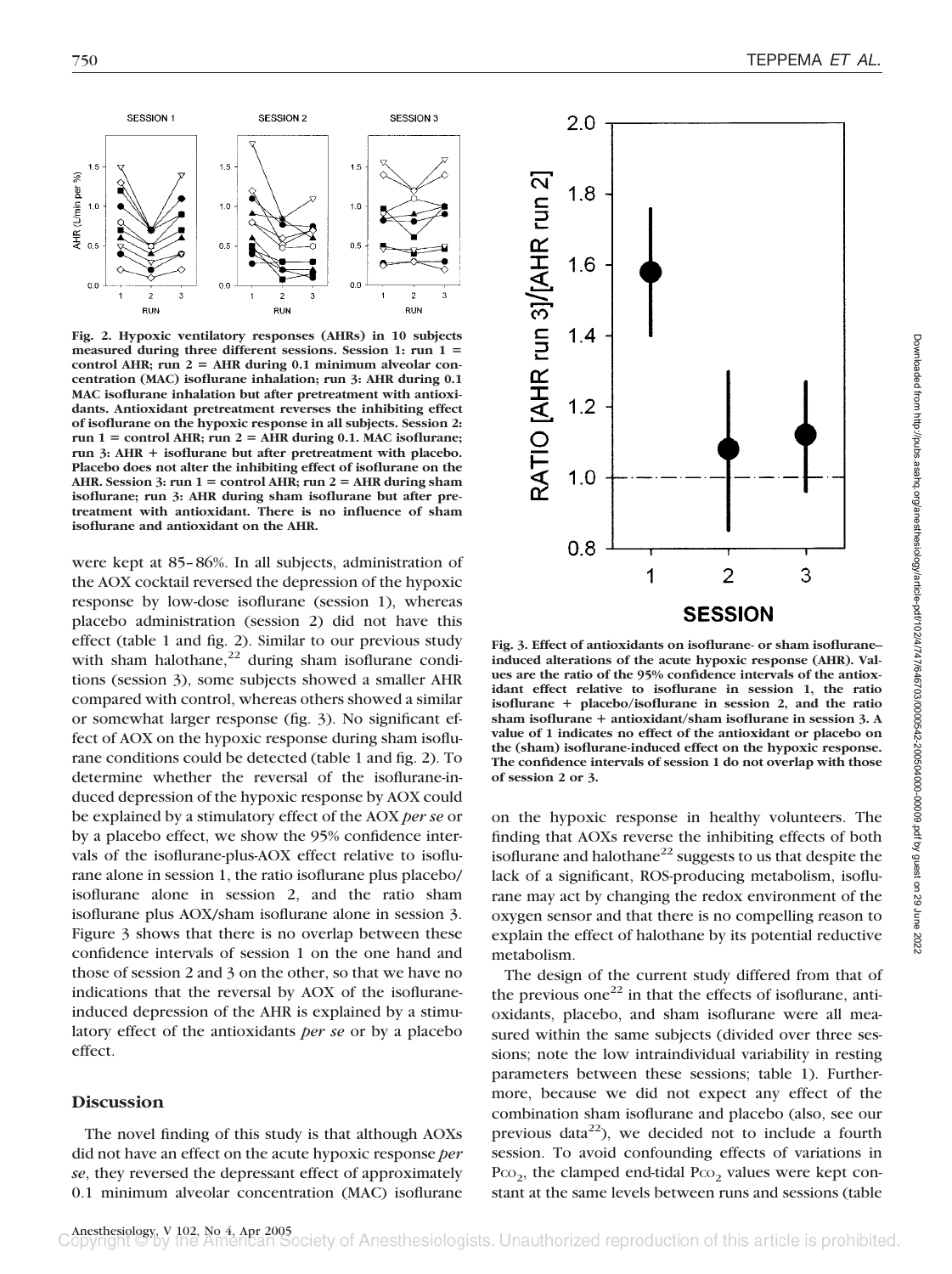1; note also that hypoxic saturation levels were kept at equal levels).

Because variations in arousal level could be a confounding factor in the measurement of a reflex that participates in the metabolic control of ventilation, (*i.e.*, behavioral control superimposed on metabolic control<sup>12</sup>), we measured the raw electroencephalogram in our subjects. Similarly to our previous studies, we observed no electroencephalographic changes indicative for a sleep state or otherwise depressed central nervous system condition (during runs in which [sham] isoflurane was given, all subjects opened their eyes when spoken to in a soft voice). The lack of any signs indicative of central nervous system depression in the presence of a pronounced inhibiting effect on the acute hypoxic response by low-dose isoflurane is in accord with the view that this depressant effect is due to a preferential action on the carotid bodies.<sup>14,15</sup> Because of the short equilibration period, the brain isoflurane concentration was less than 0.12% (brain equilibration will not be reached before  $20-25$  min after exposure),  $^{13}$ minimizing the occurrence of central effects of the anesthetic.

From figure 2, it is clear that our subjects showed a large intersubject variability of their acute hypoxic responses. A 7- to 10-fold variability of hypoxic sensitivity has been described previously, and it is thought that this wide intersubject variation may be related to genetic factors.<sup>24,25</sup>

Because we did not measure plasma antioxidant concentrations, we cannot ascribe the effect of our AOX cocktail to one of its components. Our initial purpose was to use a cocktail because of the known synergism between ascorbic acid and  $\alpha$ -tocopherol.<sup>22</sup> However, given the slow absorption of  $\alpha$ -tocopherol by the digestive tract,  $26$  we tend to consider an extracellular effect of the water-soluble ascorbate as the most likely contributor to the effect of our AOX cocktail.

The generally accepted model for oxygen sensing is that low oxygen decreases the open probability of potassium channels in the membrane of carotid body type I cells, which results in depolarization, opening of voltage-gated calcium channels, subsequent influx of  $Ca^{2+}$ ions, and a release of neurotransmitters (probably acetylcholine, adenosine triphosphate, or both) that activate nearby afferent fibers of the carotid sinus nerve.<sup>1-4</sup> In several species, various types of potassium channels are described that may serve as an oxygen-sensing element to initiate the transduction cascade,  $e.g., K_v$  channels in rabbit<sup>27,28</sup> and Maxi-K and TASK channels in rat.19,29 It is unknown whether potassium channels have intrinsic oxygen sensitivity, *e.g.*, by possessing a heme moiety. Alternative candidates as actual oxygen sensors—without excluding the role of potassium channels in causing the depolarization—are membrane-bound heme-containing protein complexes such as nicotinamide adenine dinucleotide phosphate oxidase (possibly closely associated to potassium channels) or enzymes belonging to the respiratory chain in the mitochondria such as cytochrome *c*-oxidase or enzymes belonging to other complexes.<sup>1–4</sup> A mitochondrial key role for oxygen sensing and a crucial role for potassium channels are not mutually exclusive: In carotid body cells, a key oxygen sensor in the mitochondria may be functionally linked with  $K^+$  channels.<sup>30</sup>

One possible mechanism by which volatile anesthetics may reduce the hypoxic response is by a direct effect on potassium channels. This may also offer an explanation of the effect of AOX: (Various) potassium channels not only serve as target for anesthetics but also possess redox sensitivity.<sup>5,6</sup> In recent years, much interest has been focused on two-pore domain (TASK) potassium channels. By unknown molecular mechanisms, low oxygen reduces the open probability of TASK-1 channels in neonatal rat carotid body cells, whereas halothane directly opens them in these<sup>19</sup> and other cell types.<sup>16-18</sup> As previously discussed, $^{22}$  AOX could alter the binding site of halothane/isoflurane to these channels by an unknown mechanism. Alternatively, AOX and isoflurane/ halothane could influence potassium channel gating independently: the anesthetics by binding to a specific intracellular binding domain $16,31$  and AOX by changing the redox state of the channel or its environment. Consequently, the inhibiting effects of halothane/isoflurane would not necessarily imply the involvement ROS. Redox sensitivity of the channel limited to a hypoxic condition could explain the absence of an effect of the anesthetics on normoxic ventilation. Other possible targets of halothane/isoflurane could be  $K_v$  channels<sup>32</sup> or tandem pore domain halothane-inhibited  $K^+$  (THIK)-like channels that have recently been identified in neurons of the glossopharyngeal nerve.<sup>33</sup> By release of the radical species NO (and possibly closing of THIK channels), these cells could play a modulating, negative feedback role on chemoreceptor activity during hypoxia.<sup>33</sup> Inhibition of G protein–coupled inwardly rectifying potassium channels by volatile anesthetics has also been demonstrated, $34$  but it remains to be studied whether this may play a role in their inhibiting effects on the carotid bodies.

Another possible mechanism by which anesthetics might be able to reduce the hypoxic response is by inhibition of the mitochondrial electron transport chain. Recently, Hanley *et al.*<sup>35</sup> reported that halothane and isoflurane inhibit complex I (nicotinamide adenine dinucleotide: ubiquinone oxireductase) of the mitochondrial electron transport chain, whereas halothane but not isoflurane also inhibited complex II (succinate dehydrogenase). The effects of halothane and isoflurane on complex I were dose-dependent, resulting in a reduction in activity by  $20\%$  at 2 MAC.<sup>35</sup> Inhibition of the electron transport chain by isoflurane may result in an altered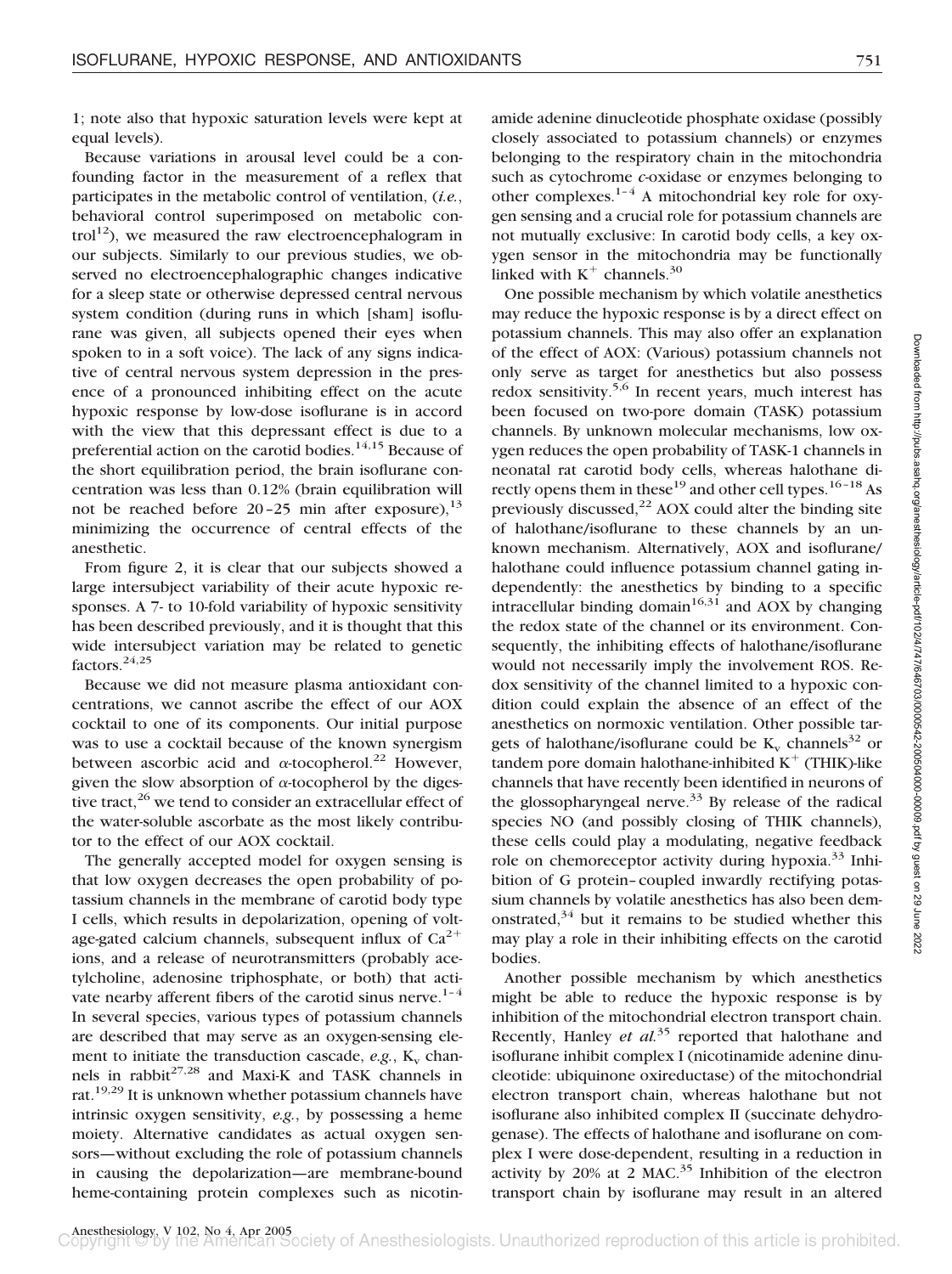production of ROS, which then may influence the oxygen-sensing mechanism. $4$  Upstream (complex I) inhibitors such as rotenone and diphenylene iodonium are known to decrease the concentration of ROS in carotid body cells, but both complex III and IV inhibitors (*e.g.*, antimycin A and cyanide, respectively) increase [ROS].7 All uncouplers, however, have a stimulatory action on the carotid bodies<sup>7,36,37</sup> but, depending on the completeness of electron transport inhibition, may occlude the hypoxic response.<sup>38</sup> Because we showed that AOX abrogated the inhibiting effect of isoflurane on the hypoxic response, the question arises as to whether a potential increase in mitochondrial ROS by the anesthetic could be involved in this inhibiting effect. However, because in animal studies a decrease in carotid sinus nerve baseline activity by volatile anesthetics has not been shown<sup>39,40</sup> and an increase in carotid body mitochondrial ROS by low-dose anesthetics has not been demonstrated, we do not tend to believe that a halothane/isoflurane concentration as low as 0.15 MAC could be responsible for sufficient inhibition of the mitochondrial electron transport chain in the human carotid body to reduce the acute hypoxic response by half.

Our findings may be relevant to patients recovering from anesthesia. After inhalational anesthesia, the concentration of residual anesthetic in the postoperative period may be equal to or larger than used in this study. After exposure to 1 MAC for 1 h, the brain concentration of the volatile anesthetics halothane, isoflurane, and enflurane can be considerably greater than 0.1 MAC for more than 1 h after discontinuation. $41$  After anesthesia with 1 MAC halothane, a significant reductive metabolism of this agent has been shown to occur for more than 9 h.<sup>42</sup> Both in the early and the late (second and third postoperative nights) postoperative periods, hypoxemic episodes are not uncommon.  $43,44$  By monitoring the (anti)oxidant status in the clinical setting, it would be interesting to see whether predictions could be made (and precautions taken) as to a patient's ability to respond to hypoxemia in the presence of residual anesthetic. In this context, it is interesting that in women aged 60–80 yr, ascorbic acid supplementation has been found to increase the hypoxic response by  $44\%$ .<sup>45</sup> It remains to be determined whether therapeutic intervention with antioxidants could provide a nonharmful and efficient means to lower the risk of long and recurrent episodes of hypoxia in postoperative patients.

## **References**

- 1. Gonzalez C, Almaraz L, Obeso A, Rigual R: Carotid body chemoreceptors: From natural stimuli to sensory discharges. Physiol Rev 1994; 74:829–98
- 2. Lahiri S: Historical perspectives of cellular oxygen sensing and responses to hypoxia. J Appl Physiol 2000; 88:1467–73
- 3. Prabhakar NR: Oxygen sensing by the carotid body chemoreceptors. J Appl Physiol 2000; 88:2287–95

4. Lopez-Barneo J, Pardal R, Ortega-Saenz P: Cellular mechanism of oxygen sensing. Annu Rev Physiol 2001; 63:259–87

5. Kourie JI: Interaction of reactive oxygen species with ion transport mechanisms. Am J Physiol 1998; 275:C1–24

6. Liu Y, Gutterman DD: Oxidative stress and potassium channel function. Clin Exp Pharmacol. Physiol 2002; 29:305–11

7. Gonzalez C, Sanz-Alfayate G, Agapito MT, Gomez-Nino A, Rocher A, Obeso A: Significance of ROS in oxygen sensing in cell systems with sensitivity to physiological hypoxia. Respir Physiol Neurobiol 2002; 132:17–41

8. Gelb AW, Knill RL: Subanaesthetic halothane: Its effect on regulation of ventilation and relevance to the recovery room. Can Anaesth Soc J 1978; 25: 488–94

9. Knill RL, Gelb AW: Ventilatory responses to hypoxia and hypercapnia during halothane sedation and anesthesia in man. ANESTHESIOLOGY 1978; 49:244–51

10. Dahan A, van den Elsen MJ, Berkenbosch A, DeGoede J, Olievier IC, van Kleef JW, Bovill JG: Effects of subanesthetic halothane on the ventilatory responses to hypercapnia and acute hypoxia in healthy volunteers. ANESTHESIOLOGY 1994; 80:727–38

11. Dahan A, Sarton E, van den Elsen M, van Kleef J, Teppema L, Berkenbosch A: Ventilatory response to hypoxia in humans: Influences of subanesthetic desflurane. ANESTHESIOLOGY 1996; 85:60–8

12. van den Elsen MJ, Dahan A, Berkenbosch A, DeGoede J, van Kleef JW, Olievier IC: Does subanesthetic isoflurane affect the ventilatory response to acute isocapnic hypoxia in healthy volunteers? ANESTHESIOLOGY 1994; 81:860–7

13. van den Elsen M, Dahan A, DeGoede J, Berkenbosch A, van Kleef J: Influences of subanesthetic isoflurane on ventilatory control in humans. ANESTHE-SIOLOGY 1995; 83:478–90

14. Knill RL, Clement JL: Site of selective action of halothane on the peripheral chemoreflex pathway in humans. ANESTHESIOLOGY 1984; 61:121–6

15. Dahan A, Teppema LJ: Influence of anaesthesia and analgesia on the control of breathing. Br J Anaesth 2003; 91:40–9

16. Patel AJ, Honore E, Lesage F, Fink M, Romey G, Lazdunski M: Inhalational anesthetics activate two-pore-domain background K+ channels. Nat Neurosci 1999; 2:422–6

17. Patel AJ, Honore E: Anesthetic-sensitive 2P domain K + channels. ANESTHE-SIOLOGY 2001; 95:1013–21

18. Patel AJ, Honore E: Properties and modulation of mammalian 2P domain K+ channels. Trends Neurosci 2001; 24:339-46

19. Buckler KJ, Williams BA, Honore E: An oxygen-, acid- and anaestheticsensitive TASK-like background potassium channel in rat arterial chemoreceptor cells. J Physiol 2000; 525(pt 1):135–42

20. de Groot H, Noll T: Halothane hepatotoxicity: Relation between metabolic activation, hypoxia, covalent binding, lipid peroxidation and liver cell damage. Hepatology 1983; 3:601–6

21. Kharasch ED, Hankins DC, Fenstamaker K, Cox K: Human halothane metabolism, lipid peroxidation, and cytochromes P(450)2A6 and P(450)3A4. Eur J Clin Pharmacol 2000; 55:853–9

22. Teppema LJ, Nieuwenhuijs D, Sarton E, Romberg R, Olievier CN, Ward DS, Dahan A: Antioxidants prevent depression of the acute hypoxic ventilatory response by subanaesthetic halothane in men. J Physiol 2002; 544:931–8

23. Eger EI: Isoflurane: A review. ANESTHESIOLOGY 1981; 55:559–76

24. Sahn SA, Zwillich CW, Dick N, McCullough RE, Lakshminarayan S, Weil JV: Variability of ventilatory responses to hypoxia and hypercapnia. J Appl Physiol 1977; 43:1019–25

25. Sato F, Nishimura M, Igarashi T, Yamamoto M, Miyamoto K, Kawakami Y: Effects of exercise and CO2 inhalation on intersubject variability in ventilatory and heart rate responses to progressive hypoxia. Eur Respir J 1996; 9:960–7

26. Parks E, Traber MG: Mechanisms of vitamin E regulation: Research over the past decade and focus on the future. Antioxid Redox Signal 2000; 2:405–12 27. Perez-Garcia MT, Lopez-Lopez JR: Are Kv channels the essence of O2 sensing? Circ Res 2000; 86:490–1

28. Perez-Garcia MT, Lopez-Lppez JR, Riesco AM, Hoppe UC, Marban E, Gonzalez C, Johns DC: Viral gene transfer of dominant-negative Kv4 construct suppresses an O2-sensitive  $K<sup>+</sup>$  current in chemoreceptor cells. J Neurosci 2000; 20:5689–95

29. Riesco-Fagundo AM, Perez-Garcia MT, Gonzalez C, Lopez-Lopez JR: O(2) modulates large-conductance Ca(2+)-dependent  $K(+)$  channels of rat chemoreceptor cells by a membrane-restricted and CO-sensitive mechanism. Circ Res 2001; 89:430–6

30. Buckler KJ, Vaughan-Jones RD: Effects of mitochondrial uncouplers on intracellular calcium, pH and membrane potential in rat carotid body type I cells. J Physiol 1998; 513:819–33

31. Talley EM, Bayliss DA: Modulation of TASK-1 (Kcnk3) and TASK-3 (Kcnk9) potassium channels: Volatile anesthetics and neurotransmitters share a molecular site of action. J Biol Chem 2002; 277:17733–42

32. Friederich P, Benzenberg D, Trellakis S, Urban BW: Interaction of volatile anesthetics with human Kv channels in relation to clinical concentrations. ANES-THESIOLOGY 2001; 95:954–8

33. Campanucci VA, Fearon IM, Nurse CA: A novel O2-sensing mechanism in rat glossopharyngeal neurones mediated by a halothane-inhibitable background K + conductance. J Physiol 2003:  $548:731-43$ 

34. Yakamura T, Lewohl JM, Harris A: Differential effects of general anesthet-